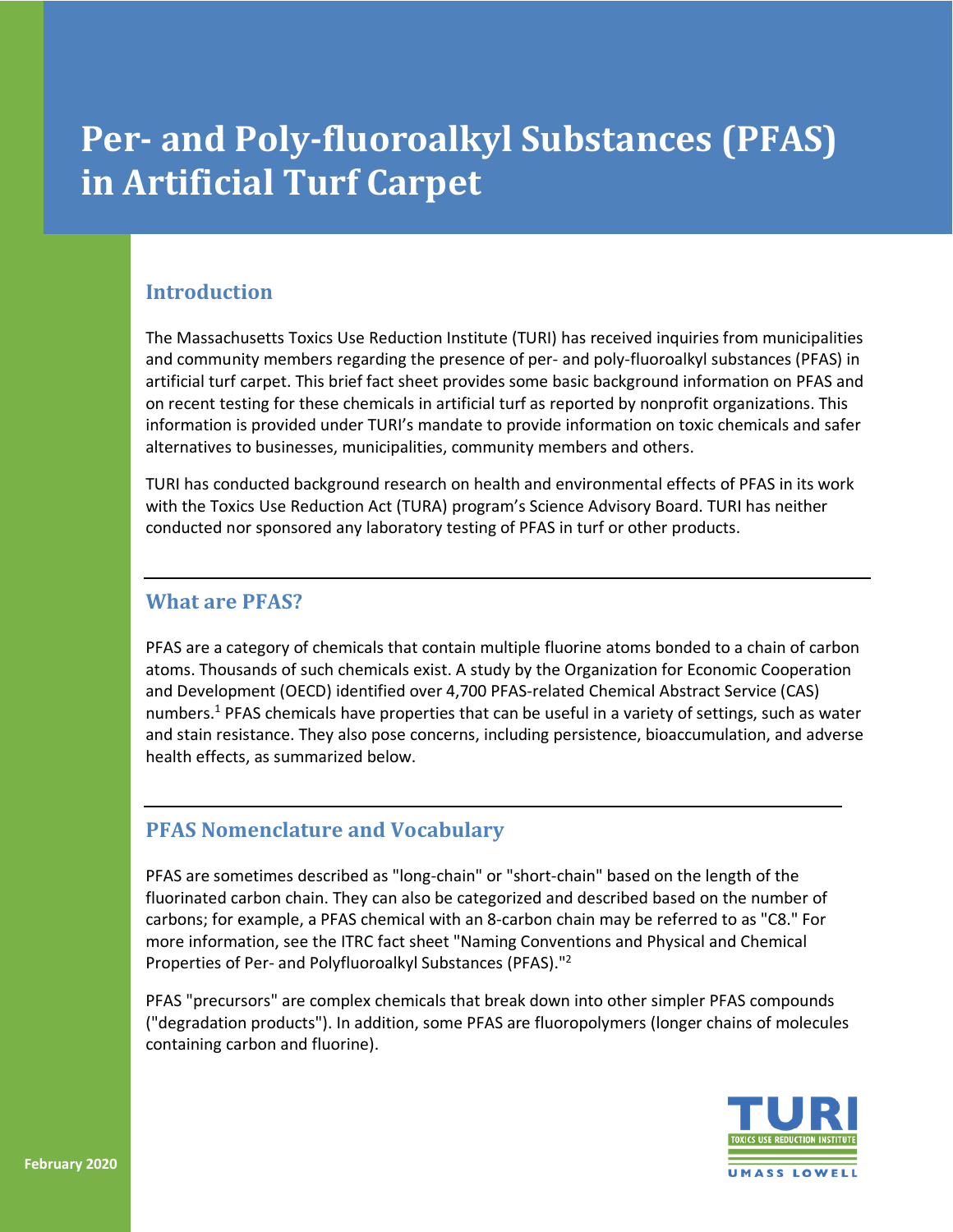### **Persistence**

Although there are thousands of PFAS, most of them break down into a common set of degradation products. These degradation products are characterized by very high persistence in the environment.<sup>3</sup> Persistent chemicals do not break down under normal environmental conditions, and some can last in the environment for hundreds of years or longer. As a result, introducing these chemicals into the environment has lasting consequences.

### **Bioaccumulation**

All PFAS pose some degree of bioaccumulation concern, especially in air-breathing organisms.<sup>3</sup> In other words, they can accumulate in plants, animals, and humans.

### **Health Effects**

Due to widespread contamination of drinking water in some areas of the US, the human health effects of certain PFAS have been studied in depth. Other PFAS have been studied in laboratory animals. Because the class of PFAS is so large, many individual PFAS have not been studied in depth. Researchers have emphasized the need to address PFAS as a group rather than one by one. Health effects documented for some PFAS include effects on the endocrine system, including liver and thyroid, as well as metabolic effects, developmental effects, neurotoxicity, and immunotoxicity.3

PFAS have been studied by a number of government entities. For example, OECD has done the most comprehensive work on PFAS as a class; the US Environmental Protection Agency (US EPA) has done extensive research on several PFAS compounds; and certain states have researched individual PFAS chemicals in depth.

### **Drinking Water Contamination**

PFAS have been found as drinking water contaminants in many states. For example, the Massachusetts Department of Environmental Protection (MassDEP) has worked with municipalities to gather data on levels of six PFAS in groundwater and drinking water. According to MassDEP, "since 2013, the sum of the concentrations of the six PFAS compounds above 20 ppt [parts per trillion] have been detected at over 20 PWSs [public water systems] in Massachusetts." MassDEP has issued a proposed regulation that would set a Maximum Contaminant Level (MCL) in drinking water of 20 ppt for the sum of the concentrations of these six PFAS. MassDEP has also finalized and adopted standards for groundwater cleanup.<sup>4</sup>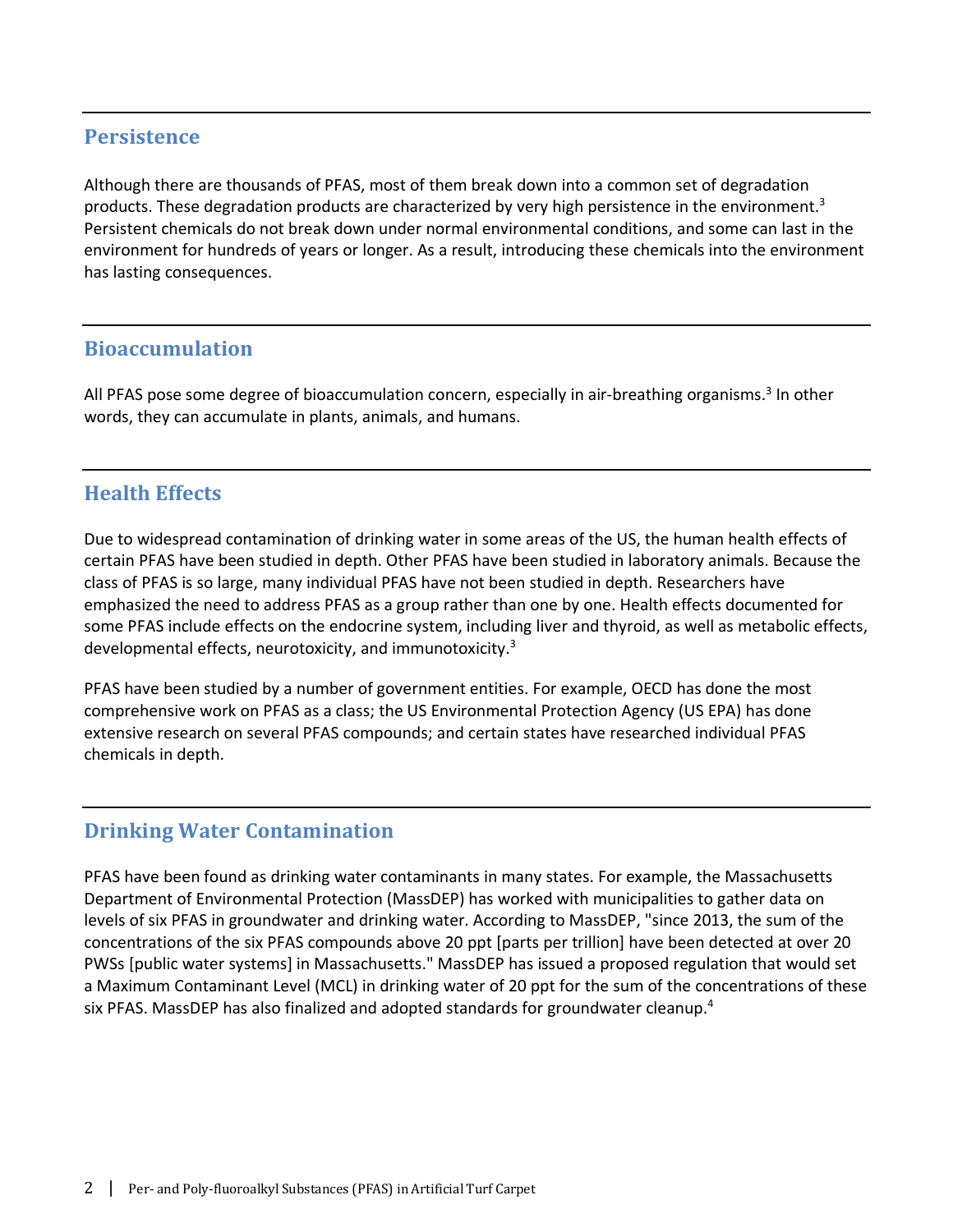## **PFAS Testing**

PFAS testing is difficult due to the large number of individual chemicals in the class, as well as the very low concentrations at which adverse effects may occur. Additional difficulties result from the fact that while methods have been developed for testing drinking water and wastewater, there are no consistent guidelines for testing solid materials. Some of these difficulties have been addressed through the development of methods for testing the total presence of fluorine-containing organic (carbon-containing) compounds.

In many cases, testing may be conducted for a small group of PFAS that have been a particular focus of regulatory activity. The absence of these chemicals does not indicate that all PFAS are absent. For example, US EPA has published methods for testing just 29 PFAS in water.<sup>5</sup>

## **Difficulty of Testing Products**

Difficulties may be encountered in choosing appropriate test methods for a given material. For example, guidance that has been developed for drinking water is not necessarily applicable to a solid material. In addition, some laboratories use a modified version of a US EPA method; US EPA has not validated these approaches.5

In any testing effort, it is important to adopt an appropriate study design. For example, US EPA has provided guidance on approaches to understanding potential leaching of chemicals from liquids, soils and wastes into rainwater. This includes consideration of the acidity of rainwater in certain areas of the US. US EPA recommends choosing an appropriate extraction fluid depending on the relevant environmental conditions in the region.<sup>6</sup>

### **Total Fluorine Analysis**

In addition to testing for individual compounds, it can also be useful to conduct a Total Fluorine Analysis. This can be carried out using Particle-Induced Gamma Ray Emission (PIGE) spectroscopy, and other techniques such as Combustion Ion Chromatography (CIC).

These tests do not look for specific PFAS chemicals. Rather, they look for fluorine atoms as an indicator of the presence of PFAS chemicals. This kind of test can be useful because testing standards have not been developed for all the types of PFAS that are available on the market. These measurements can also be performed on solid samples.

### **TOP Assay**

Another test used to gather information about PFAS present in a sample is a Total Oxidizable Precursor (TOP) assay. This test creates the conditions in which precursors are broken down into degradation products. These degradation products are among the PFAS that can be measured by EPA methods in water. TOP assay enables researchers to detect the presence of precursors, even if they do not know which specific precursors are present.<sup>7</sup>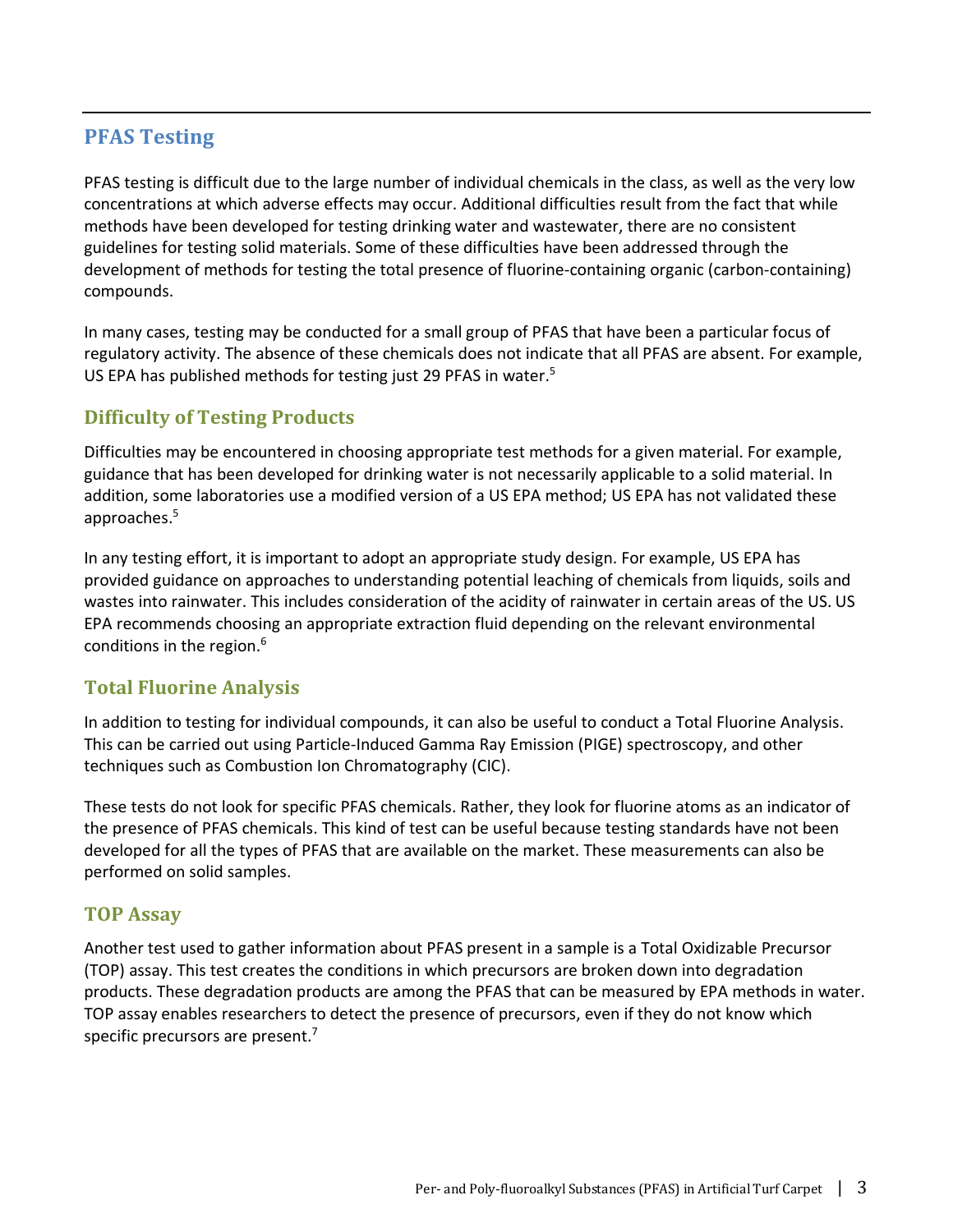## **Understanding Test Results**

When interpreting results of testing conducted on products, including turf carpet samples, it is important to understand what test was conducted and what that test has the ability to detect. For example, if a fluoropolymer is present in the product, an appropriate test must be selected to detect its presence.

In summary, lack of detection of one or more specific PFAS does not mean that a material is free of PFAS. To determine whether PFAS are likely to be present, a total fluorine test and/or a TOP assay may be helpful.

Another factor to consider is that in some cases, a test may be carried out only for long-chain chemicals that were used more frequently in the past, or that appear primarily as degradation products in the environment. Knowing the presence of these chemicals is important, but they are not the most likely chemicals to appear in a new product.

# **PFAS Testing in Artificial Turf Carpet**

Determining what chemicals are present in a product can be challenging because chemical contents are frequently not disclosed by the manufacturer. Two nonprofit organizations recently tested artificial turf carpet and found evidence of the presence of PFAS in the material.<sup>8</sup> The nonprofit organizations tested backing of both new turf and older, discarded turf. They also tested a number of samples of artificial grass blades (carpet fibers).

They detected one PFAS chemical in the backing of the new turf sample. Specifically, they detected 6:2 fluorotelomer sulfonic acid (known by the abbreviation 6:2 FTSA). 6:2 FTSA has a 6-carbon chain, and is considered a short-chain PFAS because of the way in which it breaks down. In many cases, short-chain PFAS have been adopted as substitutes for longer-chain PFAS.

They detected perfluorooctane sulfonate (PFOS) in the backing of the discarded, older turf sample. PFOS is a long-chain PFAS that is no longer manufactured in the US due to concerns about health and environmental effects.

They also tested a number of synthetic turf fiber samples and found that all of them contained quantities of fluorine that suggest the presence of PFAS.<sup>8</sup> These quantities were in the parts per million range, but given the large surface areas of a typical turf carpet, researchers note these may represent a source of PFAS in the environment.<sup>9</sup> Research on this topic is still in process and it will be important to review new scientific publications as the work continues.

One possible reason for the use of PFAS in the artificial turf grass blades is to serve as an extrusion aid.<sup>10</sup> That is, PFAS is added to the polymer mixture (which is a non-fluorinated plastic) before it is passed through an extruder. An extruder is manufacturing equipment that melts and forms the polymer mixture into its desired shape. The PFAS helps to prevent the polymer from sticking to the extruder. According to a researcher, artificial turf grass blades were previously made from low-density polyethylene, but the material had poor durability. Newer polymer mixtures have greater durability, but were not compatible with existing extrusion equipment. Therefore, PFAS were added in order to facilitate use of the new polymer mixture with existing equipment. $8,9$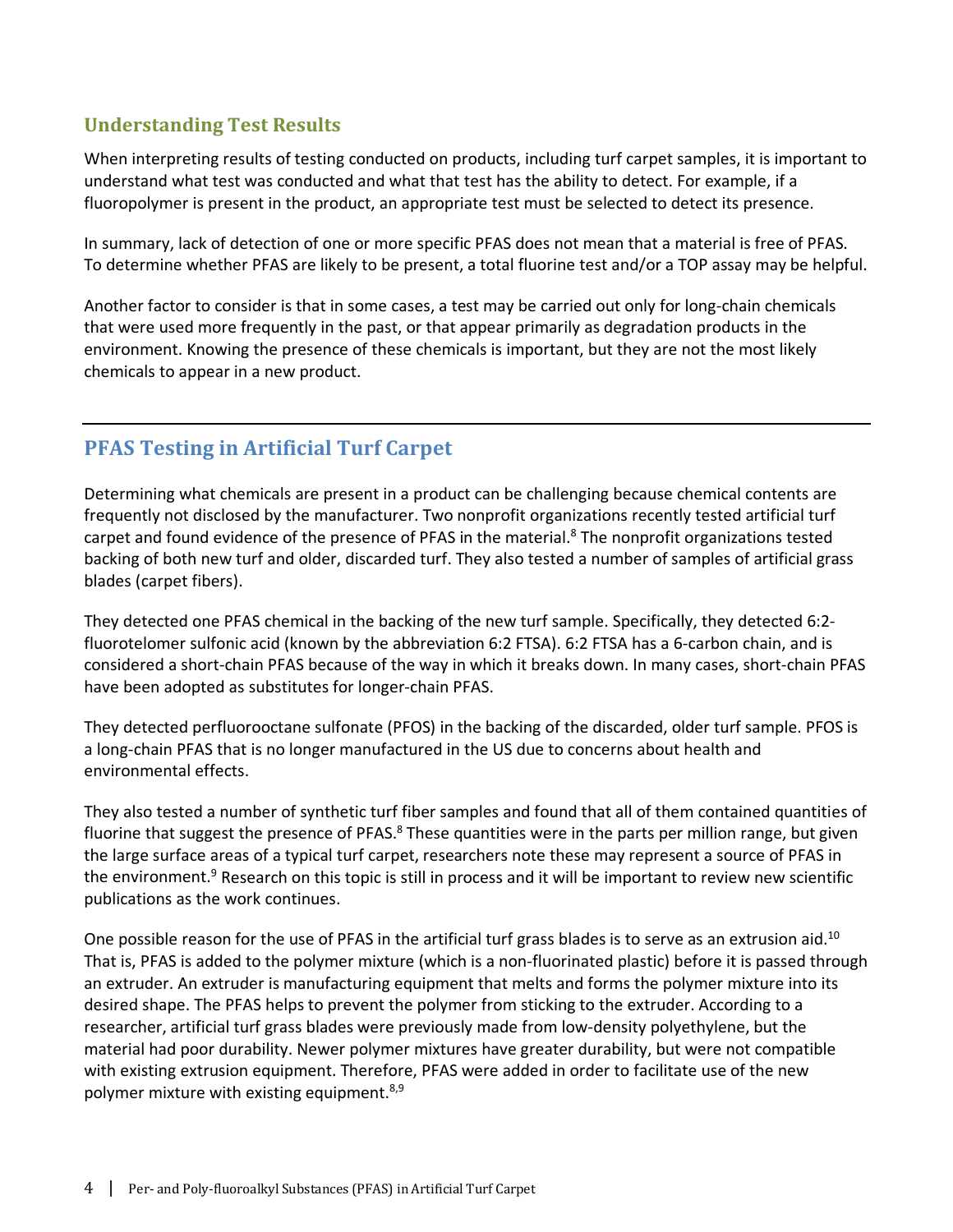The researchers who conducted this work do not know exactly what types of PFAS may be used as processing aids in this application. They are not present in US EPA's Method 537.1 ("Determination of Selected Per- and Polyfluorinated Alkyl Substances in Drinking Water by Solid Phase Extraction and Liquid Chromatography/Tandem Mass Spectrometry"). Thus, using this US EPA method would not be informative in this application. However, the TOP assay allows researchers to confirm the presence of some type of PFAS. According to researchers, preliminary results on two samples indicated the presence of PFBA, PFBS, FPHxA, PFHpA, PFOA and PFOS in turf carpet fibers that had undergone TOP assay.<sup>9</sup>

# **Questions about Athletes' Exposure to PFAS**

TURI has received questions about the possibility of PFAS exposure associated with playing on artificial turf. PFAS exposure has not been assessed specifically in relation to playing on artificial turf, and studying children's exposures often presents methodological and ethical challenges. More generally, the approach of the Toxics Use Reduction Institute is to identify opportunities to reduce or eliminate the use of toxic chemicals as a means to protect human health and the environment. Eliminating the use of a toxic chemical also makes it unnecessary to assess exposure.

The vast majority of PFAS research to date has focused on the results of ingestion exposure. There is also some emerging information on health effects of dermal exposure to PFAS. Some researchers have suggested that dermal exposure to consumer products treated with PFAS may contribute to over-all PFAS exposure.<sup>11,12</sup> In the absence of more specific information, it may be helpful to follow general guidelines provided by the Icahn School of Medicine at Mt. Sinai and others for helping to minimize exposure to chemicals that may be present in artificial turf. $^{13}$ 

## **Learn more about PFAS**

Technical fact sheets from the Interstate Technology Regulatory Council (ITRC) are available at: https://pfas-1.itrcweb.org/

## **Acknowledgements**

Dr. Graham Peaslee (University of Notre Dame) provided comments on a draft of this fact sheet. Support for TURI's background research on this topic was provided by The Heinz Endowments.